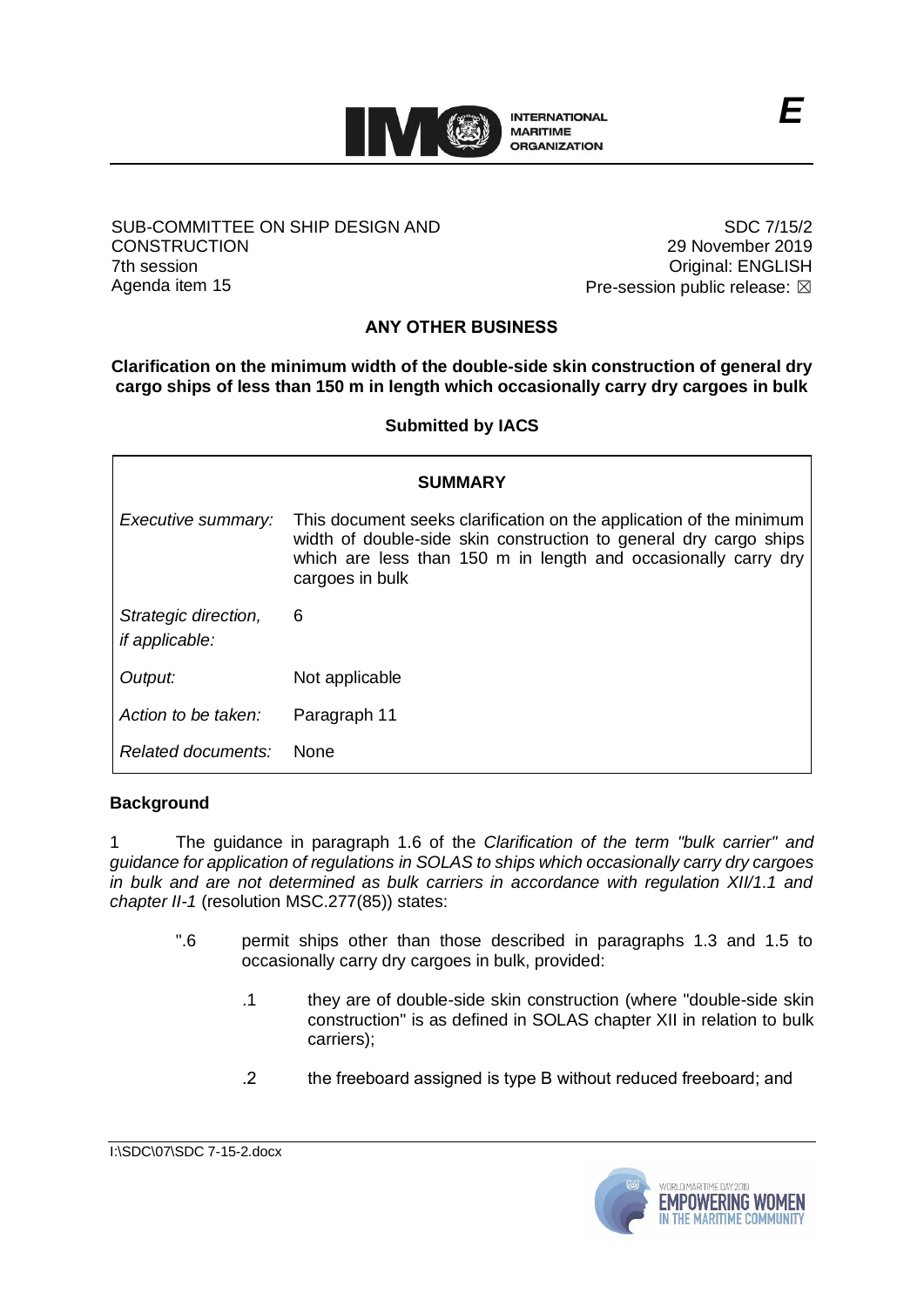.3 they comply with SOLAS regulations as applicable to bulk carriers to the extent indicated below:

| <b>SOLAS regulation</b>                                                 |
|-------------------------------------------------------------------------|
| Regulation II-1/3-2.2 (Protective coatings of dedicated seawater        |
| ballast tanks in all types of ships and double-side skin spaces of bulk |
| carriers)                                                               |
| Regulations XII/6.2, 6.3 and 6.4 (Structural and other requirements     |
| for bulk carriers)                                                      |
| Regulation XII/10 (Solid bulk cargo density declaration)                |
| Regulation XII/11 (Loading instrument)                                  |
| Regulation XII/12 (Hold, ballast and dry space water ingress alarms)    |
| Regulation XII/13 (Availability of pumping systems)"                    |

2 The definitions of the terms "bulk carrier" and "double-side skin" are provided in paragraphs 1 to 4 of SOLAS regulation XII/1, which state:

"1 *Bulk carrier* means a ship which is intended primarily to carry dry cargo in bulk, including such types as ore carriers and combination carriers.

2 *Bulk carrier of single-side skin construction* means a bulk carrier as defined in paragraph 1, in which:

- .1 any part of a cargo hold is bounded by the side shell; or
- .2 where one or more cargo holds are bounded by a double-side skin, the width of which is less than 760 mm in bulk carriers constructed before 1 January 2000 and less than 1,000 mm in bulk carriers constructed on or after 1 January 2000 but before 1 July 2006, the distance being measured perpendicular to the side shell.

Such ships include combination carriers in which any part of a cargo hold is bounded by the side shell.

3 *Bulk carrier of double-side skin construction* means a bulk carrier as defined in paragraph 1, in which all cargo holds are bounded by a double-side skin, other than as defined in paragraph 2.2.

4 *Double-side skin* means a configuration where each ship side is constructed by the side shell and a longitudinal bulkhead connecting the double bottom and the deck. Hopper side tanks and top-side tanks may, where fitted, be integral parts of the double-side skin configuration."

3 SOLAS regulation XII/6.2.2 specifies the minimum width of the double-side skin construction for bulk carriers of 150 m in length and upwards as follows:

- "2 Bulk carriers of 150 m in length and upwards constructed on or after 1 July 2006 shall comply in all areas with double-side skin construction with the following requirements:
	- .2 Subject to the provisions below, the distance between the outer shell and the inner shell at any transverse section shall not be less than 1,000 mm measured perpendicular to the side shell…."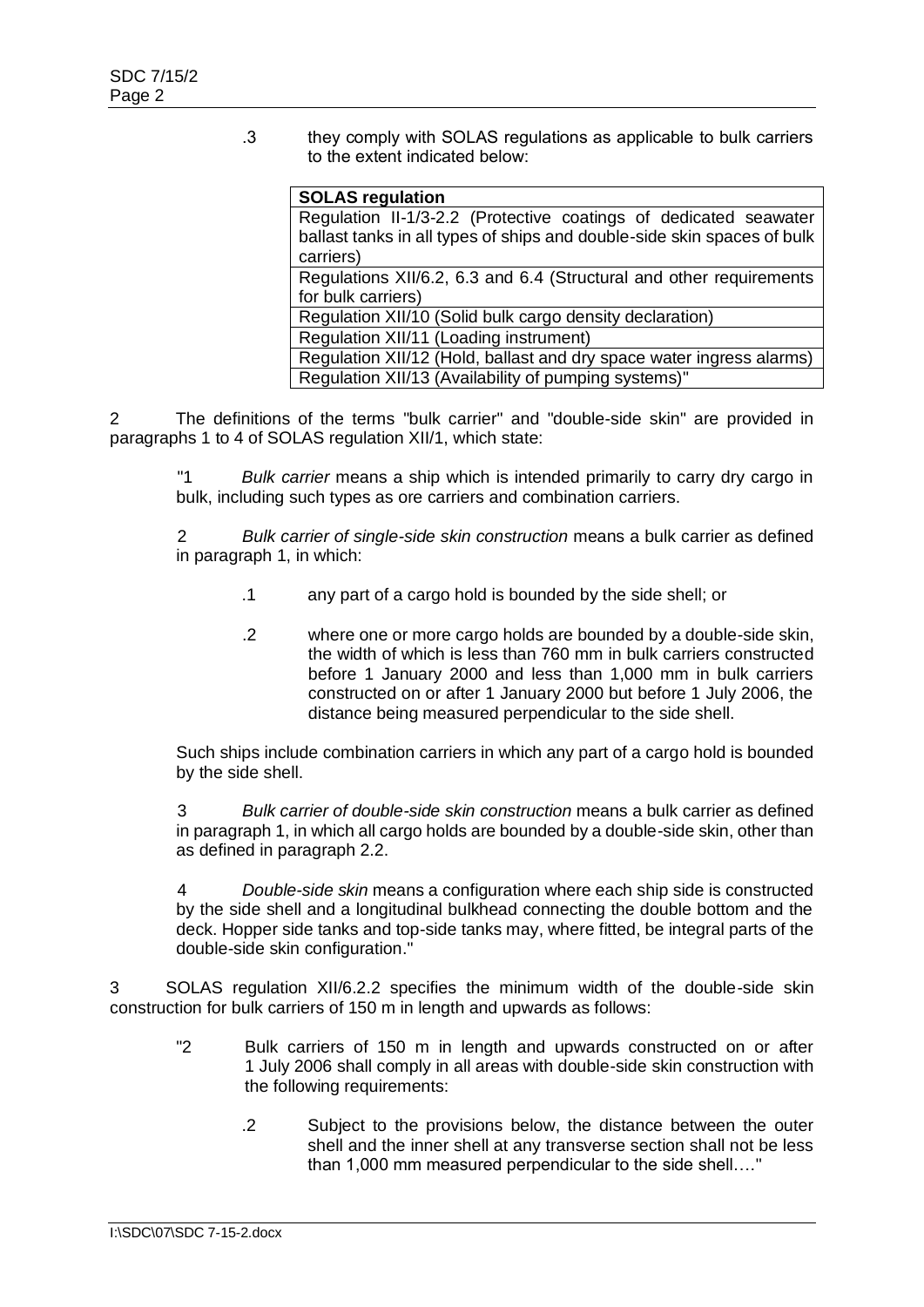#### **Discussion**

4 Despite the guidance provided in resolution MSC.277(85), the minimum width requirement for the double-side skin construction of general dry cargo ships which occasionally carry dry cargoes in bulk remains unclear. Specifically, should the width of the double-side skin construction of a general dry cargo ship of between 100 m and 150 m in length, which intends to occasionally carry dry cargoes in bulk, be not less than 1,000 mm?

5 Based on the understanding of the abovementioned provisions of SOLAS chapter XII and the guidance provided in resolution MSC.277(85), there could be two distinct viewpoints, as set out below.

6 If the ship is of a type other than those described in paragraphs 1.3 and 1.5 of resolution MSC.277(85), then SOLAS chapter XII does not specify a requirement regarding the minimum width of the double-side skin construction of a general dry cargo ship of less than 150 m in length based on the following:

- .1 resolution MSC.277(85) allows ships to occasionally carry dry cargoes in bulk, provided they are of double-side skin construction (where "double-side skin construction" is as defined in SOLAS chapter XII in relation to bulk carriers); and
- .2 while SOLAS chapter XII specifies the minimum dimensions for double-side skin construction of bulk carriers not less than 150 m in length only, no minimum width of the double side-skin construction is specified for bulk carriers of less than 150 m in length.

7 The minimum width of the double-side skin construction of a general dry cargo ship of between 100 m and 150 m in length is to be not less than 1,000 mm based on the following:

- .1 paragraph 1.6.1 of resolution MSC.277(85) refers to double-side skin construction as defined in paragraphs 2 and 3 of SOLAS regulation XII/1 for bulk carriers. It should be noted that these definitions of single/double-side skin construction do not contain the criterion of the ship's length;
- .2 SOLAS regulation XII/6.2 contains the criterion of the ship's length and specifies requirements for double-side skin construction of bulk carriers of the length of 150 m and upwards. These requirements are applicable to the specified ships and do not affect the definition of single/double-side skin;
- .3 this document addresses the definition of double-side skin construction in paragraph 1.6.1 of the resolution MSC.277(85) and thereby focuses on the phrase "as defined in SOLAS chapter XII in relation to bulk carriers". Hence, discussion on the application of SOLAS regulation XII/6.2 in relation to ships' length is not relevant to the definition of double-side skin construction and is, therefore, out of scope;
- .4 if paragraph 1.6.1 of resolution MSC.277(85), in specifying that "they are of double-side skin construction (where "double-side skin construction" is as defined in SOLAS chapter XII in relation to bulk carriers)", is only referring to paragraph 4 of SOLAS regulation XII/1 (definition of the term "double-side skin"), then there is no requirement on a ship of less than 150 m in length for the double-side skin space to be at least 1,000 mm in width. However, if this reference is to instances where the term "double-side skin" appears in other parts of SOLAS regulation XII/1, in particular paragraph 2.2; then it may be considered that there is a minimum width requirement of 1,000 mm; and